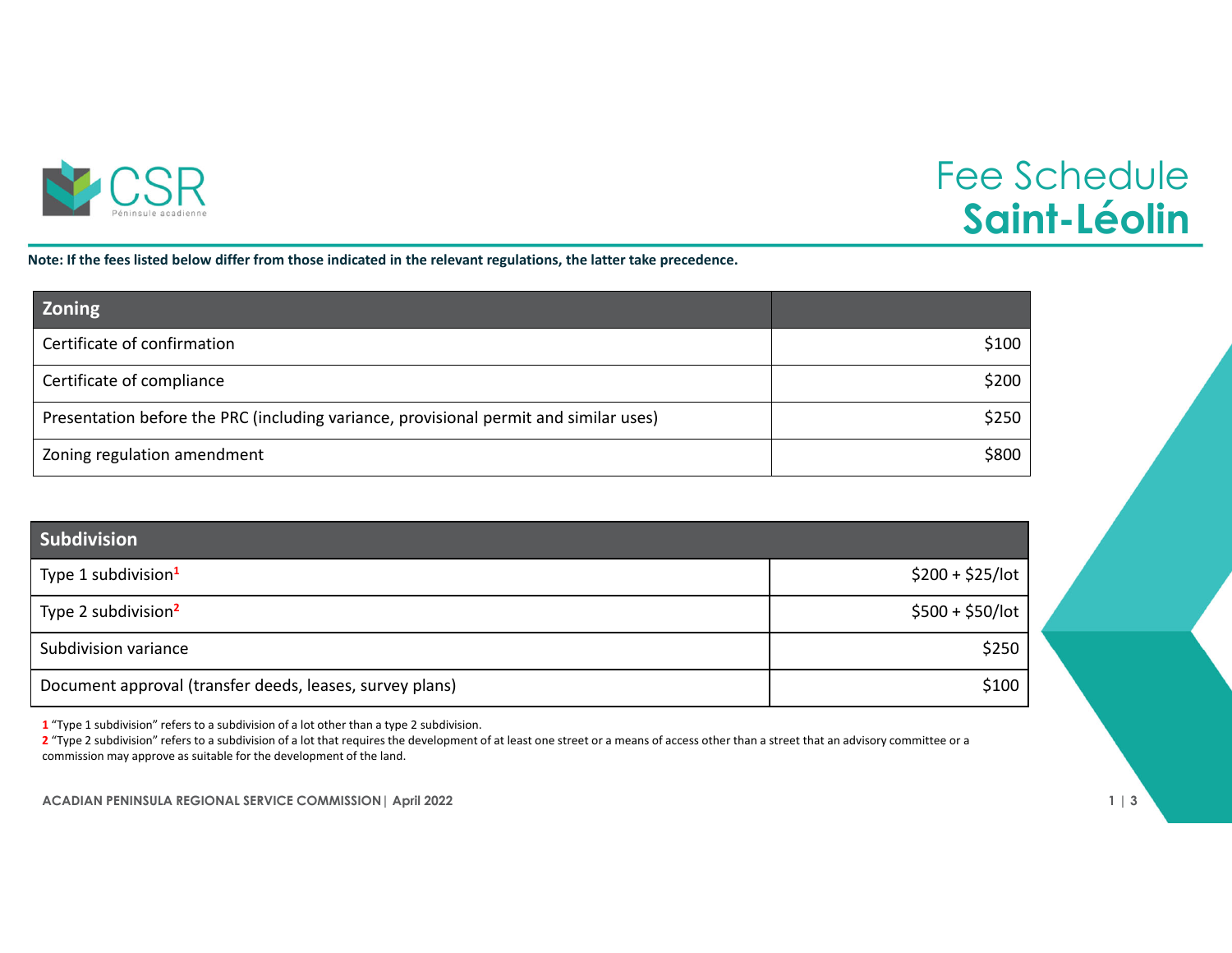

## Fee Schedule **Saint-Léolin**

Note: If the fees listed below differ from those indicated in the relevant regulations, the latter take precedence.

| <b>Construction permits</b>                                               |                  |
|---------------------------------------------------------------------------|------------------|
| Construction costs / base rate                                            | \$5              |
| Construction costs per \$1,000 assessed value                             | \$5              |
| <b>Demolition costs</b>                                                   | \$25             |
| Development costs for permits ranging from \$25,000 to \$50,000           | \$0              |
| Development costs for permits ranging from \$50,001 to \$100,000          | \$0              |
| Development costs for permits of \$100,001 or more                        | \$0              |
| The cost of a permit is doubled in the case of an infraction <sup>1</sup> | YES <sup>4</sup> |
| Type A development costs <sup>2</sup>                                     | \$50             |
| Type B development costs <sup>3</sup>                                     | \$80             |
| Type A permit renewal <sup>2</sup>                                        | \$0              |
| Type B permit renewal <sup>3</sup>                                        | \$0              |
| Construction costs (permit renewal)                                       | \$0              |

**ACADIAN PENINSULA REGIONAL SERVICE COMMISSION| April 2022 2 | 3**